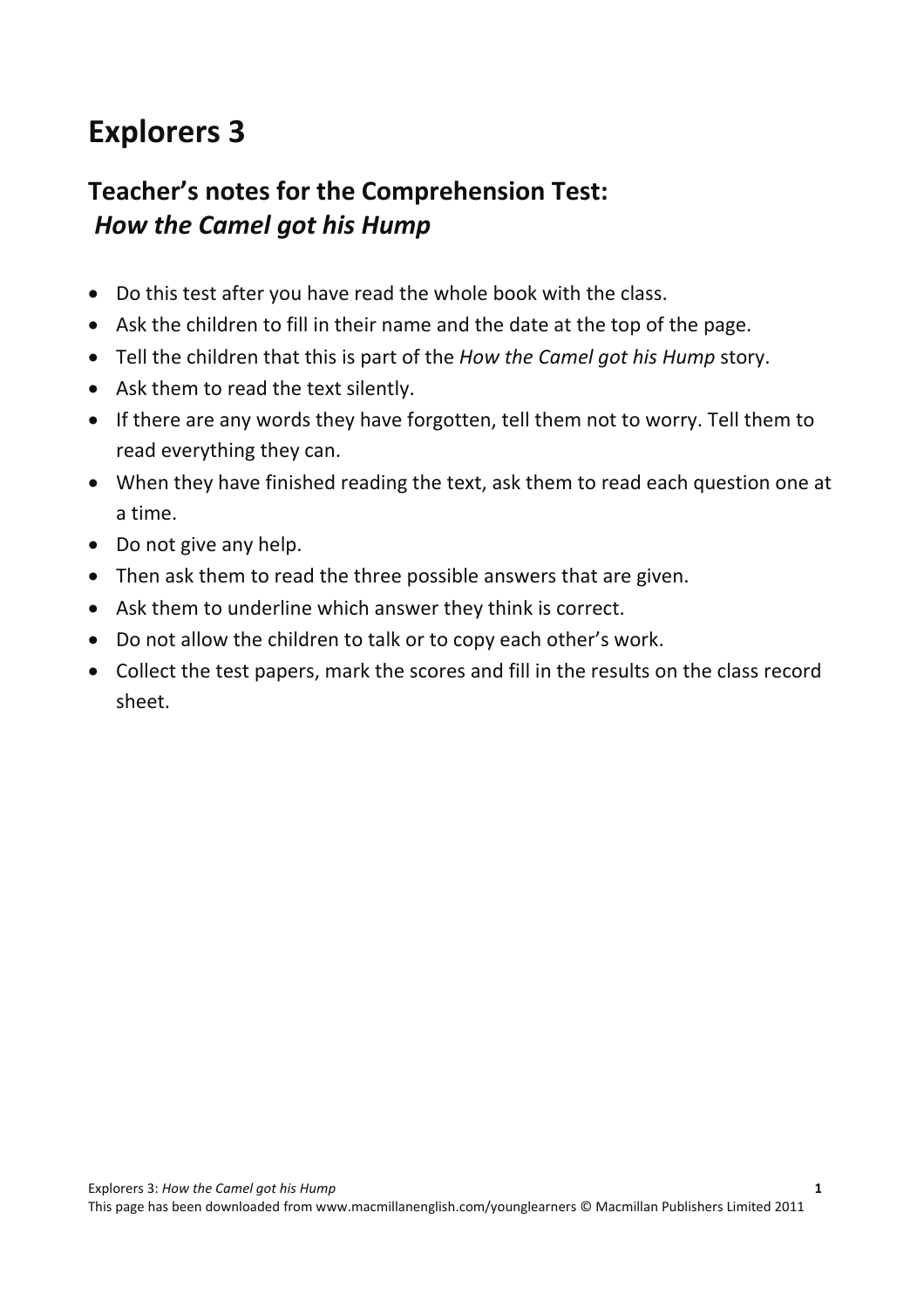# **Explorers 3**

#### **Comprehension Test:** *How the Camel got his Hump*

**Name \_\_\_\_\_\_\_\_\_\_\_\_\_\_\_\_\_\_\_\_**

**Date \_\_\_\_\_\_\_\_\_\_\_\_\_\_\_\_\_\_\_\_\_**

On the first Tuesday, Dog said, 'I will go to see that lazy Camel. I will make him

work.' So Dog went to see Camel.

'Hello, Camel,' said Dog.

'Humph!' said Camel.

'You are very lazy,' said Dog. 'You do not want to work. You just want to stay in the desert. You just want to sleep and eat leaves. Look at me. I am Man's friend. I fetch wood for him.'

'Humph!' said Camel.

'Come on, Camel,' said Dog. 'Come with me. Come to see Man. Come to work with us.'

But Camel just said, 'Humph!'

So Dog went to see Man.

'I want to talk to you about Camel,' Dog said. 'He does not want to work. He just wants to stay in the desert. He just wants to sleep and eat leaves. I fetch wood for you. Horse carries you on his back. Ox ploughs a field for you. But Camel does nothing. He just says, "Humph!"

Thank you, Dog,' said Man. 'I will think about this.'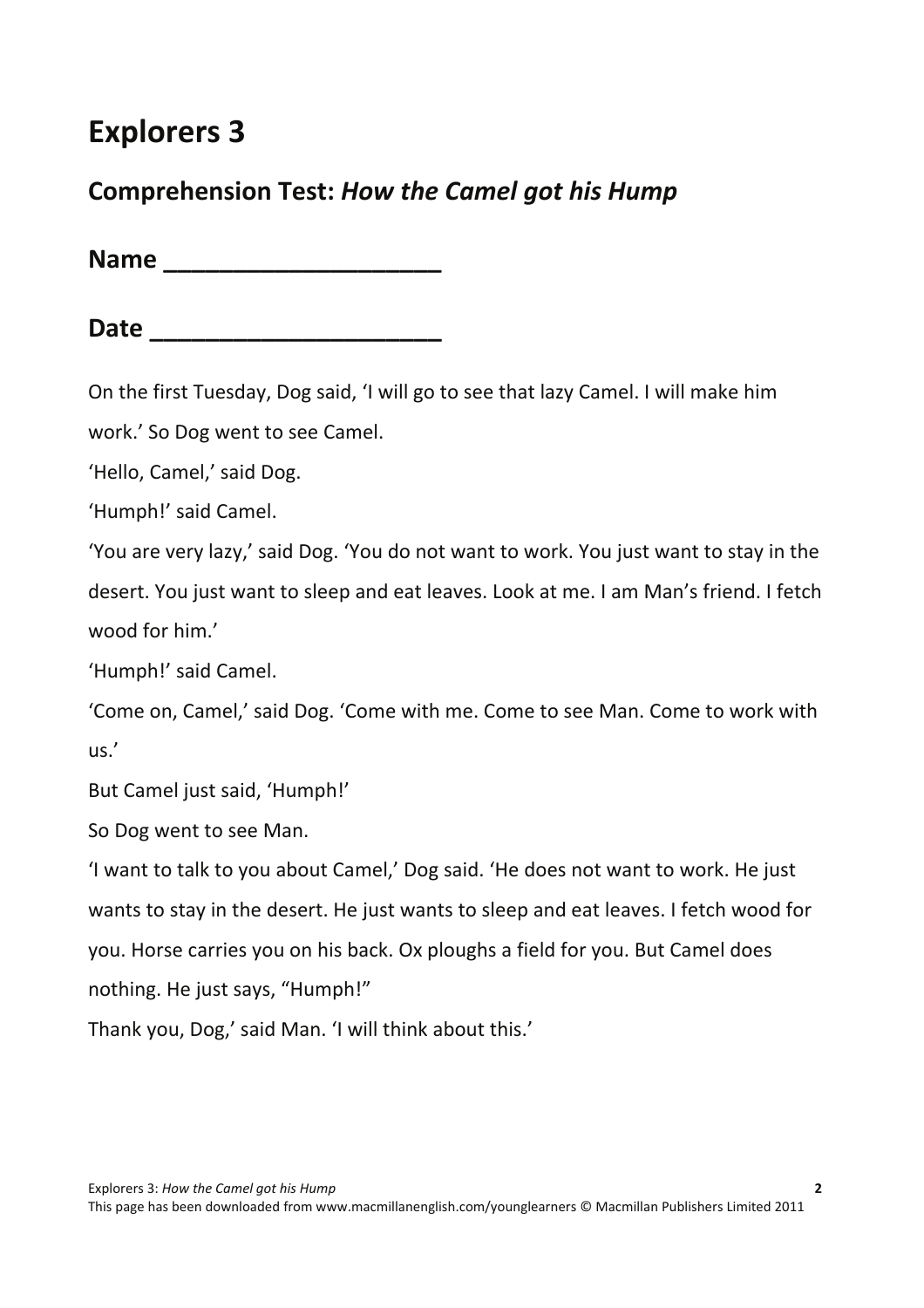### **Choose and underline the correct answer.**

|                              | 1. When did Dog go to see Camel?                                               |  |  |  |  |  |
|------------------------------|--------------------------------------------------------------------------------|--|--|--|--|--|
|                              | a) on the first Tuesday b) on the first Monday c) on the second Tuesday        |  |  |  |  |  |
|                              | 2. What did Dog think of Camel?                                                |  |  |  |  |  |
|                              | a) He was tired. b) He was fair. c) He was lazy.                               |  |  |  |  |  |
|                              | 3. What did Dog want to make Camel do?                                         |  |  |  |  |  |
|                              | a) work b) fetch wood c) say 'Humph!'                                          |  |  |  |  |  |
|                              | 4. Where did Camel want to stay?                                               |  |  |  |  |  |
|                              | a) in the field b) under a tree c) in the desert                               |  |  |  |  |  |
|                              | 5. What did Camel want to eat?                                                 |  |  |  |  |  |
|                              | a) wood b) leaves c) water                                                     |  |  |  |  |  |
|                              | 6. Who is Dog's friend?                                                        |  |  |  |  |  |
|                              | a) Camel b) Man c) wood                                                        |  |  |  |  |  |
|                              | 7. Where did Dog want Camel to go?                                             |  |  |  |  |  |
|                              | a) to see Man b) to the desert c) to see Horse and Ox                          |  |  |  |  |  |
|                              | 8. Why did Dog go to see Man?                                                  |  |  |  |  |  |
|                              | a) to fetch wood b) to talk to Man about Camel<br>c) to talk to Man about food |  |  |  |  |  |
|                              | 9. What did Dog tell Man about Camel?                                          |  |  |  |  |  |
|                              | a) He does not want to sleep.<br>b) He does not want to plough fields.         |  |  |  |  |  |
|                              | c) He does not want to work.                                                   |  |  |  |  |  |
| 10. What did Man say to Dog? |                                                                                |  |  |  |  |  |
|                              | a) 'I will make Camel work!'<br>b) 'Humph!'<br>c) 'I will think about this.'   |  |  |  |  |  |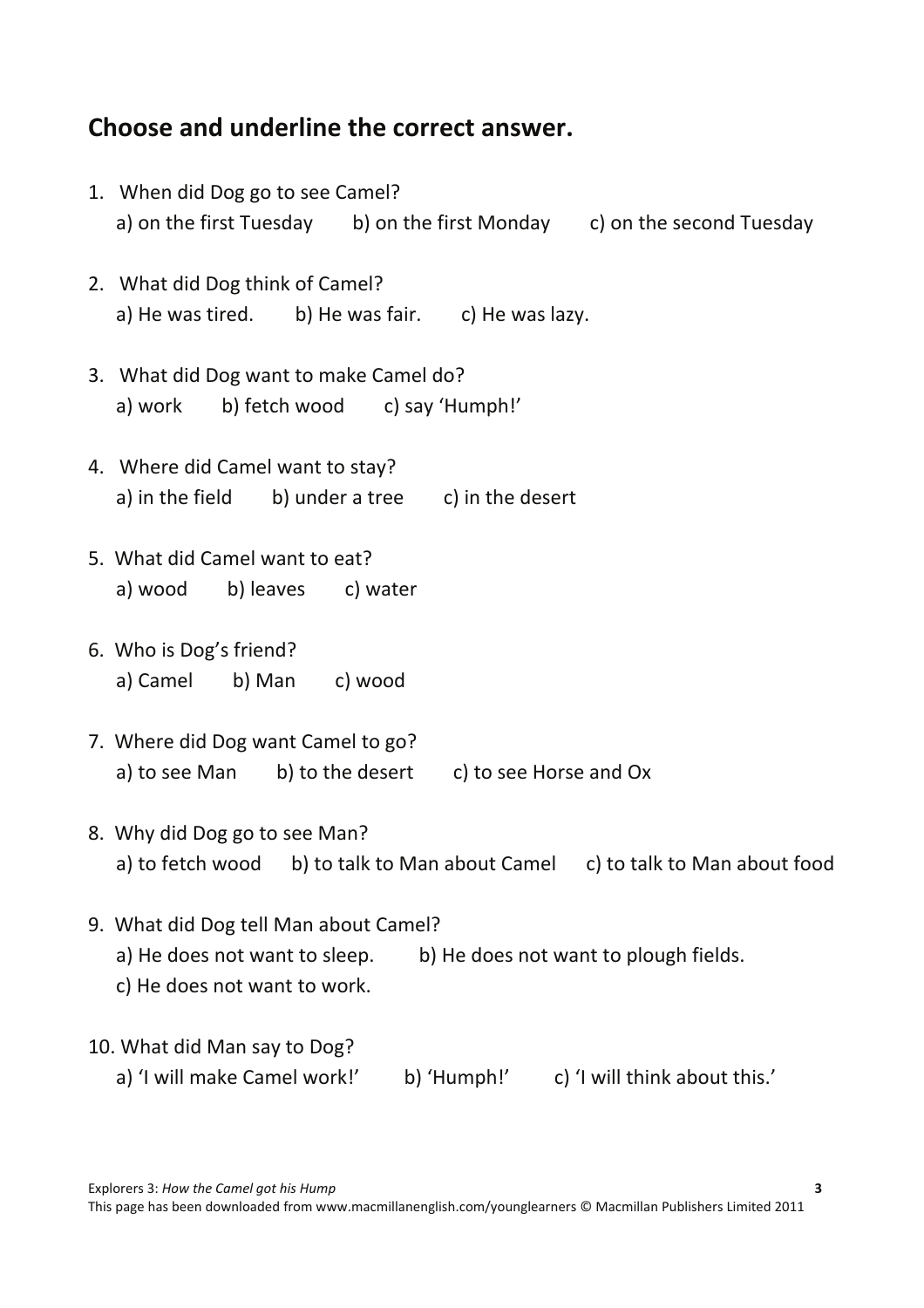## **Teacher's notes for the Word Recognition Test:** *How the Camel got his Hump*

- Do this test after you have read the whole book with the class.
- Ask the children to fill in their name and the date at the top of the page.
- Tell the children that the words all come from the *How the Camel got his Hump* book.
- Tell the children to listen to each sentence that you read. Read the first sentence to the class and stress the word in bold print. Say the word in bold print again, on its own, when you have finished the sentence.
- Ask the children to choose which word they think it is from the three possible words they are given for that sentence.
- Ask them to underline the word of their choice. (If they make a mistake and want to change their mind, tell them to cross out the wrong answer and underline the correct answer.)
- Repeat this procedure with each sentence.
- Make sure the children know which number sentence you are reading each time.
- Do not give any help.
- Do not allow the children to talk or to copy each other's work.
- Collect the test papers, mark the scores and fill in the results on the class record sheet.

#### **Test sentences and words**

| 1.  | When the world was new, animals worked for man.                | world   |  |  |
|-----|----------------------------------------------------------------|---------|--|--|
| 2.  | They had a <b>meeting</b> .                                    | meeting |  |  |
| 3.  | We want to stay near our house.                                | stay    |  |  |
| 4.  | field<br>The man wanted to work in the field.                  |         |  |  |
| 5.  | He went to <b>town</b> on the horse's back.<br>town            |         |  |  |
| 6.  | The camel saw his face in the <b>pool</b> of water.            | pool    |  |  |
| 7.  | He wanted to <b>close</b> his eyes and sleep.                  | close   |  |  |
| 8.  | The man wanted to go to the sea.                               | sea     |  |  |
| 9.  | He put the wood in the <b>cart</b> and pulled it home.<br>cart |         |  |  |
| 10. | Don't carry that big table!                                    |         |  |  |

Explorers 3: *How the Camel got his Hump*  **4**

This page has been downloaded from www.macmillanenglish.com/younglearners © Macmillan Publishers Limited 2011